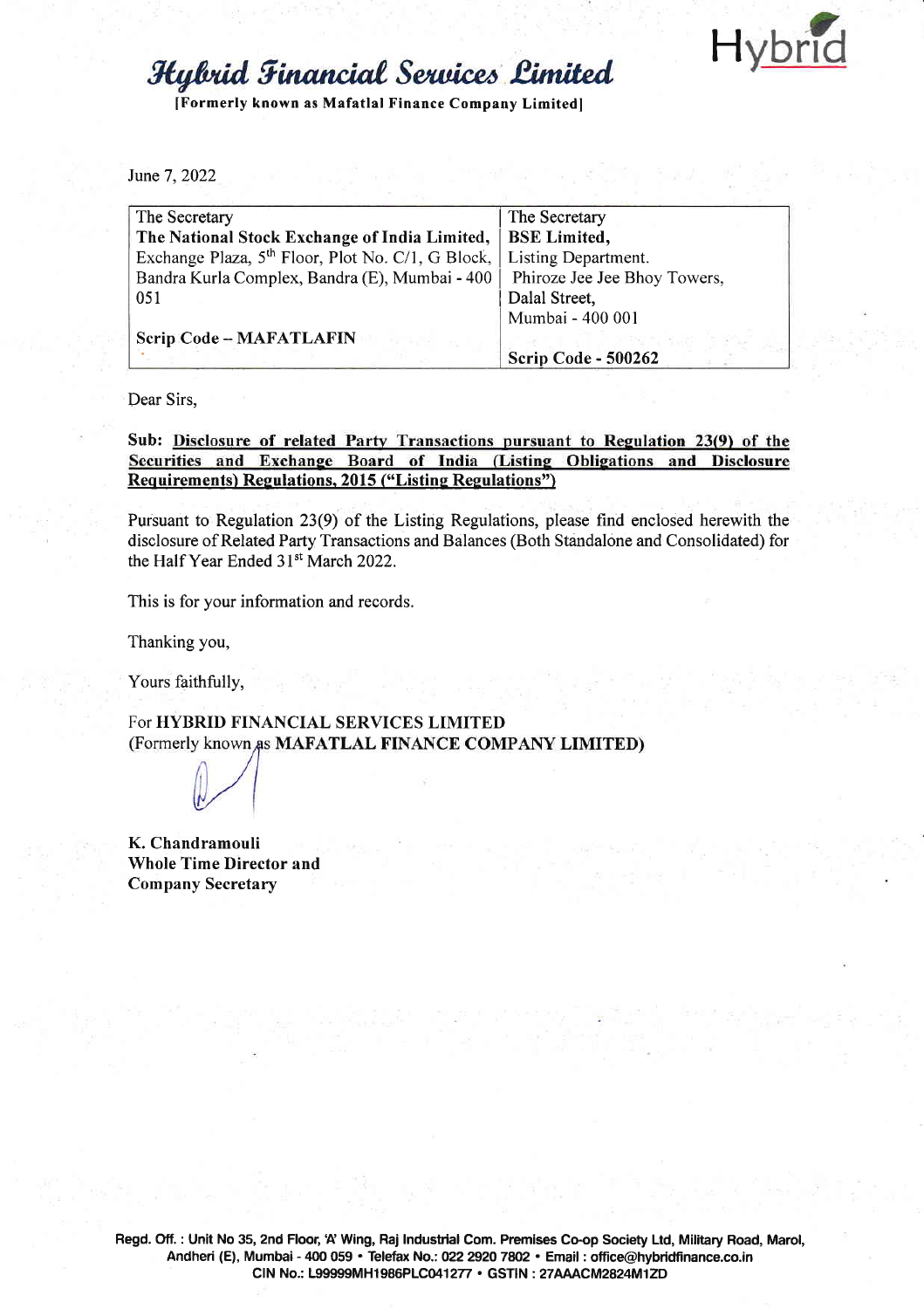## **HYBRID FINANCIAL SERVICES LIMITED**

## Disclosure of related party transactions for Half Year Ended 31st March 2022



Additional disclosure of related party transactions - applicable only in case the related party transaction<br>relates to loans, inter-corporate deposits, advances or investments made or given by the listed<br>entity/subsidiary.

| S. No          | Details of the party<br>(listed entity)<br>/subsidiary) entering<br>into the transaction |     | Details of the counterparty                        |     |                                                                                       |                                                                                                    | Value of the<br>related party<br>transaction as<br>approved by the<br>audit committee | Value of<br>transaction<br>during the<br>reporting period<br>(see Note 6b) | In case monies are due to<br>either party as a result of<br>the transaction<br>(see Note 1) |                    | In case any financial indebtedness is<br>incurred to make or give loans, inter-<br>corporate deposits, advances or<br>investments |                      |                      | Details of the loans, inter-corporate deposits, advances or<br>investments |                      |            |                          |                                                                                                                   |
|----------------|------------------------------------------------------------------------------------------|-----|----------------------------------------------------|-----|---------------------------------------------------------------------------------------|----------------------------------------------------------------------------------------------------|---------------------------------------------------------------------------------------|----------------------------------------------------------------------------|---------------------------------------------------------------------------------------------|--------------------|-----------------------------------------------------------------------------------------------------------------------------------|----------------------|----------------------|----------------------------------------------------------------------------|----------------------|------------|--------------------------|-------------------------------------------------------------------------------------------------------------------|
|                | Name                                                                                     | PAN | Name                                               | PAN | Relationship of<br>the counterparty<br>with the listed<br>entity or its<br>subsidiary | Type of related<br>party transaction                                                               |                                                                                       |                                                                            | Opening<br>balance                                                                          | Closing<br>balance | Nature of<br>indebtedness<br>(loan/ issuance of<br>debt/ any other<br>etc.)                                                       | Cost                 | Tenur<br>е           | Nature (loan/<br>advance/ inter<br>corporate<br>deposit/<br>investment     | Interest<br>Rate (%) | Tenur<br>e | Secured/<br>unsecured    | Purpose for<br>which the<br>funds will be<br>utilised by<br>the ultimate<br>recipient of<br>tunds (end-<br>usage) |
|                |                                                                                          |     |                                                    |     |                                                                                       |                                                                                                    | Rupees                                                                                | Rupees                                                                     | <b>Rupees</b>                                                                               | Rupees             |                                                                                                                                   |                      |                      |                                                                            |                      |            |                          |                                                                                                                   |
|                | Hybrid<br>Financial<br>Services<br>Limited                                               |     | Maximus<br><b>Securities</b><br>Limited            |     | Subsidiary                                                                            | Management<br>Services<br>Received                                                                 | 66,00,000                                                                             | 66,00,000                                                                  | 21, 15, 063                                                                                 | 45,62,160          | Nil                                                                                                                               | in 1                 | $\sim$               |                                                                            |                      | ×.         | $\sim$                   |                                                                                                                   |
| $\overline{2}$ | Hybrid<br>Financial<br>Services<br>Limited                                               |     | Maximus<br><b>Securities</b><br>Limited            |     | Subsidiary                                                                            | Rent received for<br><b>Office Premises</b>                                                        | 15,00,000                                                                             | 15,00,000                                                                  | Same as<br>above                                                                            | Same as<br>above   | Nil                                                                                                                               | ×                    | $\sim$               | ٠                                                                          |                      | ٠          | $\ddot{}$                |                                                                                                                   |
| $\overline{3}$ | <b>Hybrid</b><br>Financial<br>Services                                                   |     | <b>Maximus</b><br><b>Securities</b><br>Limited     |     | Subsidiary                                                                            | Sharing of<br>Expenses<br>received                                                                 | 9,90,557                                                                              | 9,90,557                                                                   | Same as<br>above                                                                            | Same as<br>above   | Nil                                                                                                                               | $\sim$               | $\cdot$              | ٠                                                                          |                      | ٠          |                          |                                                                                                                   |
| 14             | Hybrid<br>Financial<br>Services<br>Limited                                               |     | Maximus<br><b>Securities</b><br>Limited            |     | Subsidiary                                                                            | <b>Demat Charges</b><br>Paid                                                                       | 600                                                                                   | 600                                                                        | Same as<br>above                                                                            | Same as<br>above   | Nil                                                                                                                               | $\sim$               | $\cdot$              | ÷                                                                          |                      | ×          | $\overline{\phantom{a}}$ |                                                                                                                   |
| 5              | <b>Hybrid</b><br>Financial<br><b>Services</b><br>Limited                                 |     | <b>Maximus</b><br><b>Securities</b><br>Limited     |     | Subsidiary                                                                            | <b>Dividend</b><br>Received                                                                        | 6,00,000                                                                              | 6,00,000                                                                   | Same as<br>above                                                                            | Same as<br>above   | Nil                                                                                                                               | $\ddot{\phantom{1}}$ | $\ddot{\phantom{1}}$ | $\ddot{}$                                                                  |                      | $\sim$     | ×                        |                                                                                                                   |
| $\overline{6}$ | Hybrid<br>Financial<br>Services<br>Limited                                               |     | Garron<br>Trading<br>Company<br>Private<br>Limited |     | Associate<br>Company                                                                  | <b>Office Premises</b><br>taken on Lease                                                           | 72,000                                                                                | 72,000                                                                     | 2,09,809                                                                                    | 2,09,809           | Nil                                                                                                                               | ×,                   | ×                    |                                                                            | з.                   | $\sim$     | $\sim$                   |                                                                                                                   |
|                | Hybrid<br>Financial<br>Services<br>Limited                                               |     | Hybrid<br>Systems<br>Limited                       |     | Associate<br>Company                                                                  | Salary of CFO<br>reimbursed<br>whose service is<br>ddeputed by<br><b>Hybrid Systems</b><br>Limited | As per Terms<br>of Appointment                                                        | 2,73,872                                                                   | 33,56,424                                                                                   | 40,22,738          | Nil                                                                                                                               | $\overline{a}$       | $\sim$               | $\sim$                                                                     | Col.                 | W.         |                          |                                                                                                                   |